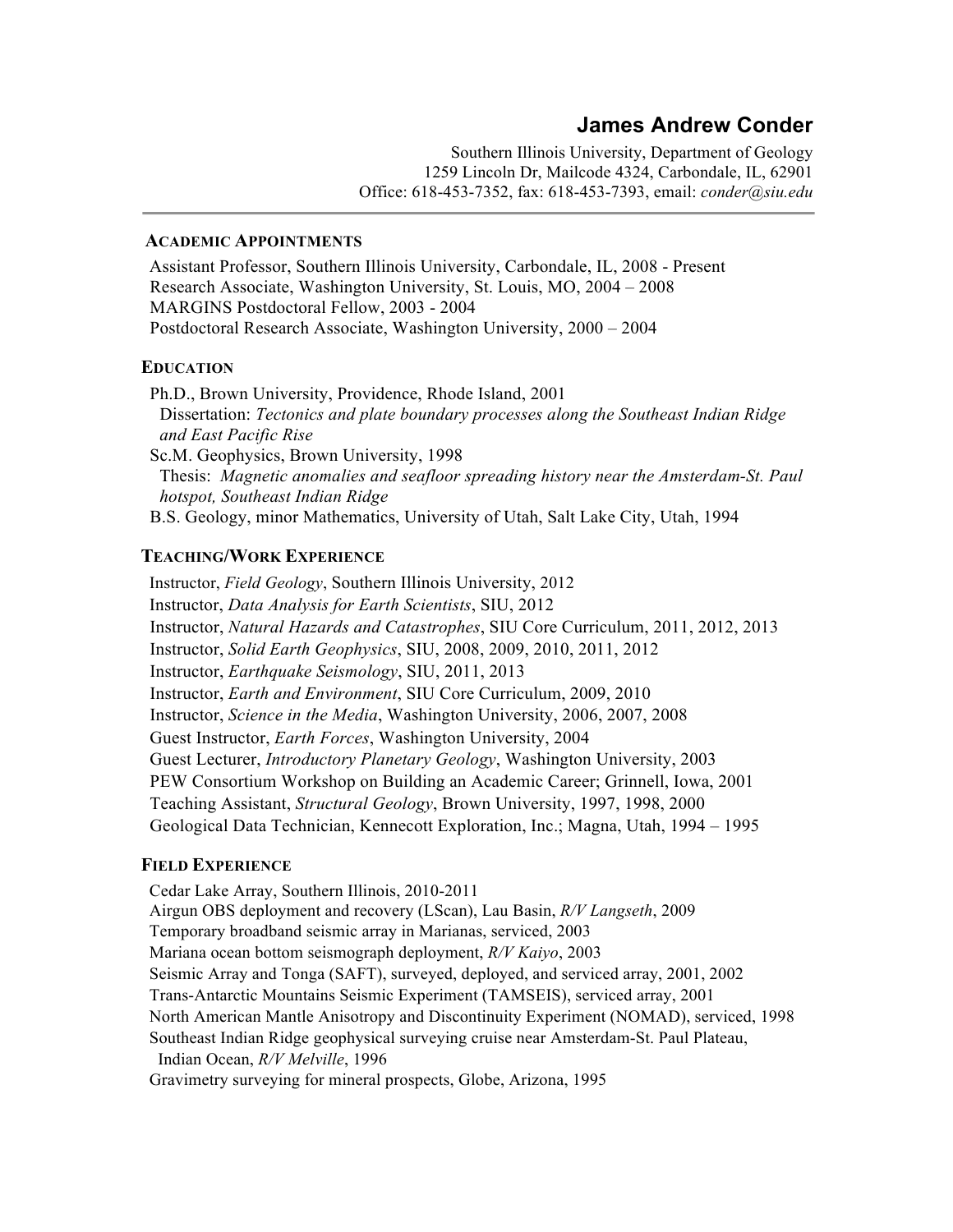#### **PROFESSIONAL SERVICE**

 Convener, Hydraulic Fracturing and Fluids in the Shallow Subsurface, AGU Fall meeting, NS05, 2011

 Convener, The lithospheric anisotropy of Archean shields, GSA Annual meeting, 2011 Judge, Natural Hazards Outstanding Student Paper Award, AGU Fall meeting, 2010 Judge, MARGINS Outstanding Student Paper Award, AGU Fall meeting, 2009 Reviewer AGU Monograph proposal, 2012

Peer reviewer, research proposals: *NSF, CRDF*

 At SIU, have reviewed 21 NSF proposals, with multiple contributions to each of RIDGE2000, MARGINS, GeoPrisms, and EarthScope programs

 Peer reviewer, publications: *EPSL, JGR, GRL, GJI, G-cubed, Geology, EPS, J. Geodynamics, Chem. Geol., Lithosphere, Comp. Geosci.*

 At SIU, have reviewed two dozen manuscripts with majority for AGU journals (*G-cubed, JGR, GRL*) and *EPSL*

# **PROFESSIONAL COMMITTEES**

 Graduate program coordinator, Dept. of Geology, SIU, 2012 – present Sigma Xi admissions committee, SIU chapter, 2012 - present Graduate admissions committee, Dept. of Geology, SIU, 2011 - present Scholarship and Fellowship Committee, Dept. of Geology, SIU, 2010 - present Grad Student-Faculty Liaison, Dept. of Geosciences, Brown Univ., 1998 - 2000 Geo-Club President; Brown University, 1996 - 1997

### **COMMUNITY INVOLVEMENT**

 Southern Illinois Earth Science Club, January meeting speaker, 2012 Science Café speaker, Carbondale Science Center, 2011 Illinois Seismic Safety Task Force, Office of the Governor, Springfield, IL, 2008 – 2010 Judge, Illinois Region 8 Science Fair, 2011, 2012 Science blog contributor, St. Louis Post-Dispatch, 2007 - 2008 Participation in *Partners in Education*, Rockwood School District, St. Louis, 2001 - 2002

### **AFFILIATIONS AND AWARDS**

 American Geophysical Union Sigma Xi Union of Concerned Scientists AGU Outstanding Student Paper Award, Spring Meeting, 2000 Utah Geological Society, Field Camp award, 1994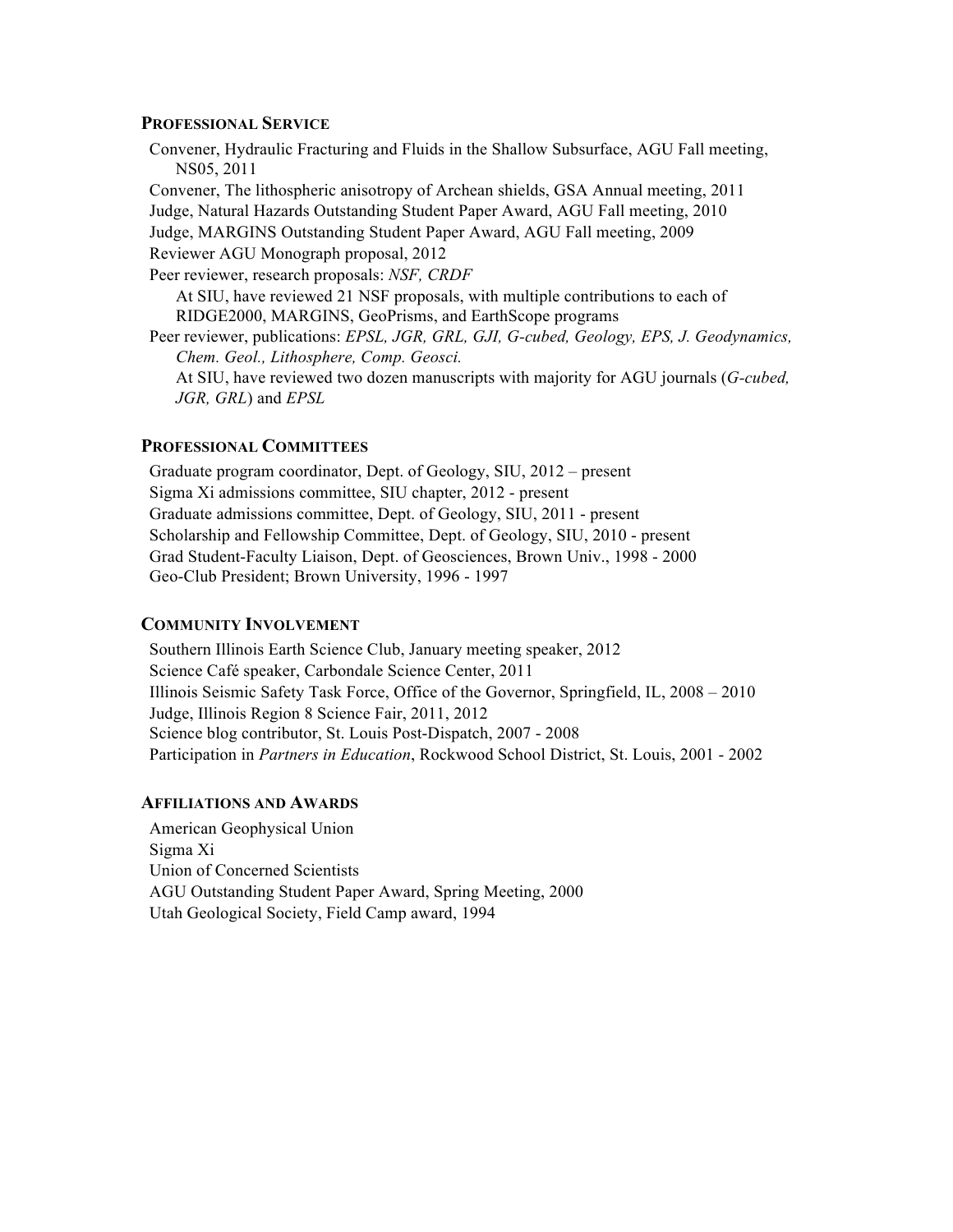### **PUBLICATIONS**

- Ferré, E.C., S.A. Friedman, F. Martín-Hernández, J.M. Feinberg, J.A. Conder, and D.A. Ionov, The magnetism of mantle xenoliths and potential implications for sub-Moho magnetic sources, *Geophysical Research Letters,* 40, 1-6, doi:10.1029/2012GL054100, 2013
- Conder, J.A., Non-Pratt component of oceanic isostasy, *Lithosphere*, 4, 430-434, doi: 10.1130/L229.1, 2012
- Ratnapridipa, D., J.A. Conder, and W.P. Dundulis, Impact of the 2011 Japanese earthquake: A perspective on sustaining ecologically-friendly practice, *Umwelt und Gesundheit Online*, 5,  $40 - 44, 2012$
- Ratnapridipa, D., J. Conder, The 2011 Japanese Earthquake: An overview of Environmental Health Impacts. *Journal of Environmental Health*, 74(6), 42 – 50, 2012
- Conder, J. A. and D. A. Wiens, Shallow seismicity and tectonics of the central and northern Lau basin, *Earth and Planetary Science Letters*, 304, p538-546, 2011
- Anderson, K. B., and J. A. Conder, Discussion of multicyclic Hubbert modeling as a method for forecasting future petroleum production, *Energy and Fuels*, 2011
- Pozgay, S. H., D. A. Wiens, J. A. Conder, H. Shiobara, and H. Sugioka, Seismic attenuation tomography of the Mariana subduction system: Implications for thermal structure, volatile distribution, and slow spreading dynamics, *Geochemistry, Geophysics, Geosystems, 10*, Q04X05, doi:10.1029/2008GC002313, 2009
- Wiens, D. A., J. A. Conder, and U. Faul, The seismic structure and dynamics of the mantle wedge, *Annual Review of Earth and Planetary Sciences*, *36*, 421-55, doi: 10.1146/annurev.earth.33.092203.122633, 2008
- Conder, J. A., and D. A. Wiens, Rapid along-strike asthenosphere flow beneath the Tonga volcanic arc, *Earth and Planetary Science Letters, 264,* 299-307, 2007
- Conder, J. A., Dynamically driven mantle flow and shear wave splitting asymmetry across the EPR, MELT area, *Geophys. Res. Lett., 34*, L16301, doi:10.1029/2007GL030832*,* 2007
- Pozgay, S. H., D. A. Wiens, J. A. Conder, H. Shiobara, and H. Sugioka, Complex mantle flow in the Mariana subduction system: Evidence from shear wave splitting, *Geophysical Journal International, 170, 371-386, doi:10.1111/j.1365-246X.2007.03433.x*, 2007
- Conder, J. A., and D. A. Wiens, Seismic structure beneath the Tonga arc and Lau back-arc basin determined from joint Vp, Vp/Vs tomography, *Geochemistry, Geophysics, Geosystems, 7*, Q03018, doi:10.1029/2005GC001113, 2006
- Wiens, D. A., N. Seama, and J. A. Conder, Mantle Structure and Flow Patterns Beneath Active Back-Arc Basins Inferred from Passive Seismic and Electromagnetic Methods, in *Back-Arc Spreading Systems- Geological, Biological, Chemical, and Physical Interactions, AGU Monograph, Vol. 166,* 2006
- Conder, J. A., A case for hot slab surface temperatures in numerical viscous flow models of subduction zones with a new fault zone parameterization, *Physics of the Earth and Planetary Interiors, 149,* 155-164, 2005
- Conder, J. A., D. A. Wiens, and J. Morris, On the decompression melting structure at volcanic arcs and back-arc spreading centers, *Geophysical Research Letters, 29, doi:2002GL015390,* 2002
- Conder, J. A., D. W. Forsyth, and E. M. Parmentier, Asthenospheric flow and the asymmetry of the East Pacific Rise, MELT area, *Journal of Geophysical Research, 107, 2344, doi:10.1029/2001JB000807*, 2002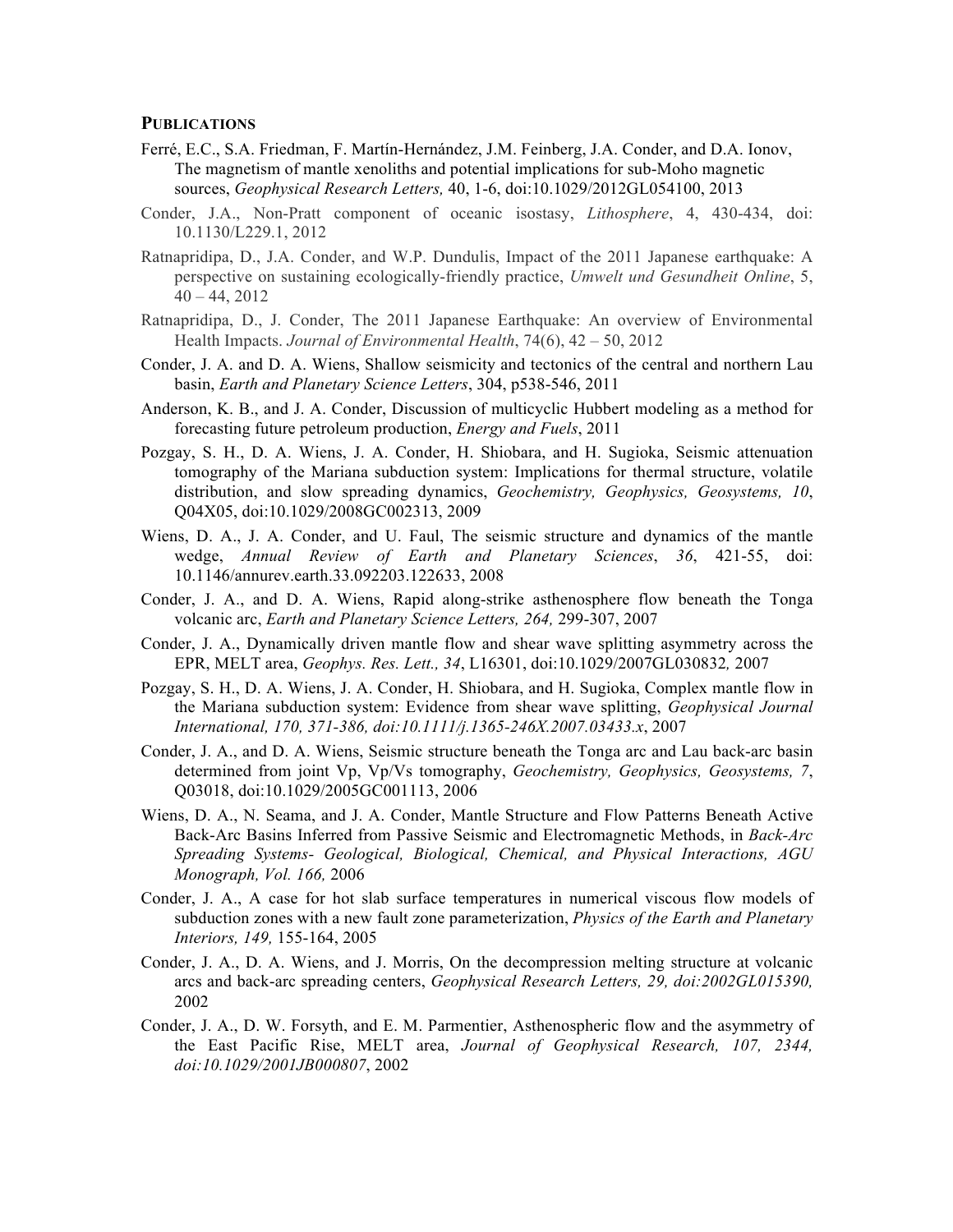- Toomey, D. R., W. S. D. Wilcock, J. A. Conder, D. W. Forsyth, J. Blundy, E. M. Parmentier, and W. C. Hammond, Asymmetric mantle dynamics in the MELT region of the East Pacific Rise, *Earth and Planetary Science Letters*, *200,* 287-295, 2002
- Conder, J. A. and D. W. Forsyth, Seafloor spreading on the Southeast Indian Ridge over the last one million years: A test of the Capricorn plate hypothesis, *Earth and Planetary Science Letters, 188*, 91-105, 2001
- Conder, J. A., D. S. Scheirer, and D. W. Forsyth, Seafloor spreading on the Amsterdam-St. Paul hotspot plateau, *Journal of Geophysical Research, 105*, 8263-8277, 2000
- Scheirer, D. S., D. W. Forsyth, J. A. Conder, M. A. Eberle, S.-H. Hung, K. T. M. Johnson, and D. W. Graham, Anomalous seafloor spreading of the Southeast Indian Ridge near the Amsterdam-St. Paul Plateau, *Journal of Geophysical Research, 105*, 8243-8262, 2000
- Conder, J. A. and D. W. Forsyth, Do the 1998 Antarctic plate earthquake and its aftershocks delineate a plate boundary?, *Geophysical Research Letters, 27*, 2309-2313, 2000
- Shen, Y., D. W. Forsyth, J. A. Conder, and L. M. Dorman, Investigation of microearthquake activity following an intraplate teleseismic swarm on the west flank of the Southern East Pacific Rise, *Journal of Geophysical Research, 102*, 459-475, 1997